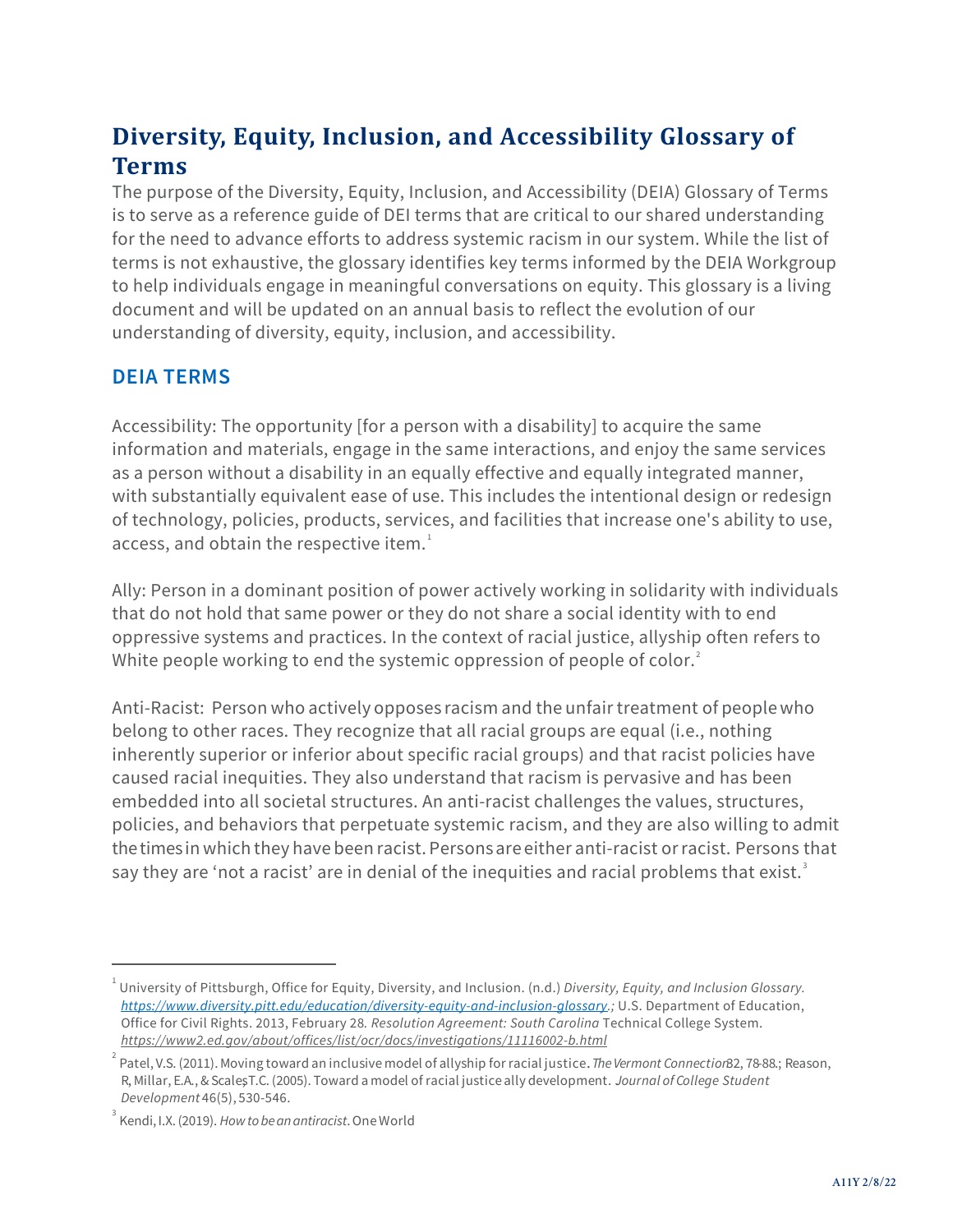Anti-Racism: A powerful collection of antiracist policies that lead to racial equity and are substantiated by antiracist ideas. Practicing antiracism requires constantly identifying, challenging, and upending existing racist policies to replace them with antiracist policies that foster equity between racial groups.<sup>4</sup>

Bias: Is an inclination, feeling, or opinion, especially one that is preconceived or unreasoned. Biases are unreasonably negative feelings, preferences, or opinions about a social group. It is grounded in stereotypes and prejudices.<sup>5</sup>

Co-conspirators: Are people who are willing to put something on the line to use their privilege to disband systems of oppression. In contrast to allyship, co-conspirators do not just educate themselves about systemic injustice and racism, but like modern-day activists, they take personal risks to pursue meaningful action. $\degree$ 

Color Blindness: Is a racial ideology that assumes the best way to end prejudice and discrimination is by treating individuals as equally as possible, without regard to race, culture, or ethnicity. This ideology is grounded in the belief that race-based differences do not matter and should not be considered for decisions, impressions, and behaviors. However, the term "colorblind" de-emphasizes, or ignores, race and ethnicity, a large part of one's identity and lived experience. In doing so, it perpetuates existing racial inequities and denies systematic racism.<sup>7</sup>

Color-Evasiveness: Is a racial ideology that describes the same concept as color-blindness where individuals reject or minimize the significance of race. Color-evasiveness, however, avoids describing people with disabilities as problematic or deficient by using blindness as a metaphor for ignorance.<sup>8</sup>

Covert Racism: A form of racial discrimination that is disguised and indirect, rather than public or obvious. Covert racism discriminates against individuals through often evasiveor seemingly passive methods. Since racism is viewed as socially unacceptable by

<sup>4</sup> Kendi, I.X.(2019). *How tobeanantiracist*. OneWorld.

 $^{\rm 5}$  Bias. (n.d.). American Psychological Association Dictionary. Retrieved September 3, 2020, from [https://dictionary.apa.org/bias.](https://dictionary.apa.org/bias); Friarman, S.E. (2016). Unconscious bias: when good intentions aren't enough. *Educational Leadership*, 74(3), 10-15,; Moule, J. (2009). Understanding unconscious bias and unintentional racism. *Phi Delta Kappan* (January), 320-326.

<sup>&</sup>lt;sup>6</sup> Ally vs. co-conspirator: What it means to be an abolitionist teacher [Video]. (2020). C-SPAN<u>. https://www.c-</u> [span.org/video/?c4844082/use-rclip-ally-vs-conspirator-means-abolitionist-teacher.](https://www.c-span.org/video/?c4844082/user-clip-ally-vs-conspirator-means-abolitionist-teacher); Stoltzfus, K. (2019). Abolitionist teaching in action: Q & a with Bettina L. Love. *ASCD Education Update*, 6(112).

 $^7$  Apfelbaum, E.P., Norton, M. I., & Sommers, S.R. (2012). Racial color blindness: Emergence, practice, and implications. *Psychological Science*, 2(13), 205-209.; Plaut, V.C., Thomas, K.M., & Goren, M.J. (2009). Is multiculturalism or color blindness better for minorities?*Psychological Science*, 2(04), 444-446.

 $^{\circ}$  Annamma, S.A., Jackson, D.D., & Morrison, D. (2017). Conceptualizing color-evasiveness: Using dis/ability critical racetheory to expand a color-blind racial ideology in education and society. Race *Ethnicity and Education*, 20(2), 147-162.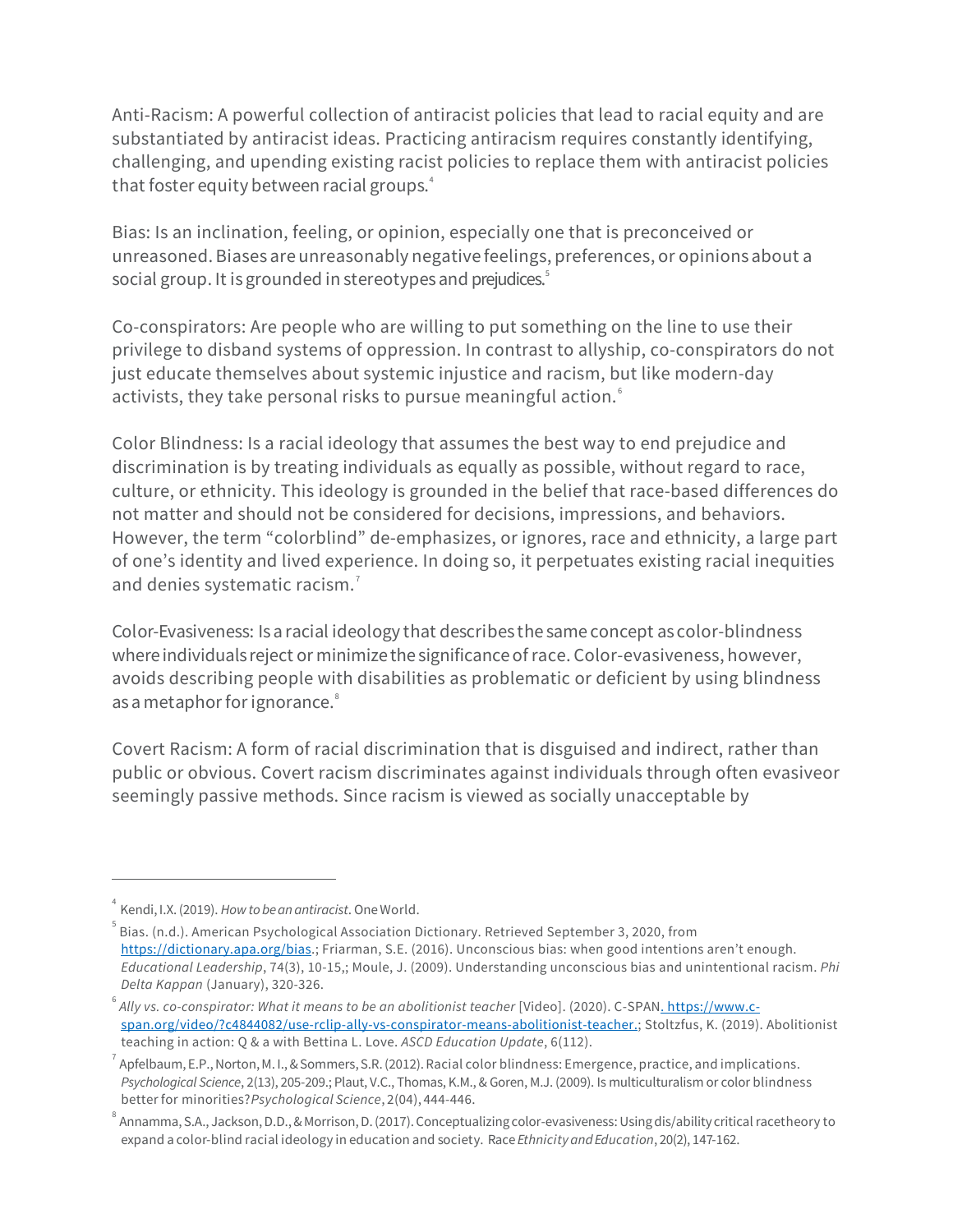mainstream society, people engage in covert racism in subtle ways, and therefore it may go unchallenged or unrecognized.<sup>9</sup>

Culture: Is the values, beliefs, traditions, behavioral norms, linguistic expression, knowledge, memories, and collective identities that are shared by a group of people and give meaning to their social environments. Culture is learned and inherited behavior that distinguishes members of one group from another group. Culture is not static and can change over time.<sup>10</sup>

Cultural Change: Refers to the stages of development or new patterns of culture that occur as a response to changing societal conditions. Within an organization, cultural change is a new method of operating and a reorientation to one's role and responsibilities in the organization. Effective cultural change in an organization involves moving the organization toward a new vision or desired state. This change is influenced by many factors including effective leadership in all aspects of the change process, intentional alignment of structures, systems and policies with the new culture, ensuring staff and stakeholder participation, clear and frequent communication regarding the cultural change, obtaining feedback and evaluating progress, and managing any emotional response to the change.<sup>11</sup>

Cultural Competence: Is the ability to honor and respect the beliefs, language, interpersonal styles and behaviors of those receiving and providing services. Individuals practicing cultural competency have knowledge of the intersectionality of social identities and the multiple axes of oppression that people from different racial, ethnic, and other minoritized groups face. Individuals striving to develop cultural competence recognize that it is a dynamic, on-going process that requires a long-term commitment to learning. In the context of education, cultural competence refers to the ability to successfully teach students who come from cultures other than one's own. It entails developing personal and interpersonal awareness and sensitivities, learning specific bodies of cultural knowledge, and mastering a set of skills for effective cross-cultural teaching. $12$ 

<sup>9</sup> Bonilla-Silva, E. (1997). Rethinking racism: Toward a structural interpretation. *American Sociological Association*, 62(3),465-480.;Sniderman,P.M.,Piazza,T., Tetlock P.E., & Kendrick A.(1991). Thenewracism. *AmericanJournal of Political Science,* 35(2), 423-447.

<sup>&</sup>lt;sup>10</sup> Abu-Lughod, L. (1991). Writing against culture. In R. G. Fox (Ed.) Recapturing Anthropology: Working in the Present (pp. 137-162). Santa Fe: School of American Research Press.; Culturen.d.) American Sociological Association. Retrieved September3, 2020, fro[mhttps://www.asanet.org/topics/culture.](https://www.asanet.org/topics/culture)

<sup>11</sup> Gibson,D.E.&Barsade, S.G.(2003).Managingorganizational culture change: Thecaseof long-termcare. *Journal of Social Work in Long-Term Care*, 2(1/2), 11-34.; Kanter, R.M., Stein, B.A., & Jick, T.D. (1992). *The challenge of organizational change*. The FreePress.;Wuthnow,R.(1992).Cultural change and sociological theory. In Haferkamp,

H. & Smelser, N.J. (Eds.), *Social changeandmodernity* (pp. 256-277).University of California Press. Denboba, D. (1993) . *MCHB/DSCSHCN Guidance for Competitive Applications*, *Maternal, and Child Health Improvement Projects for Children with Special Health Care Needs* . U.S. Department of Health and Human Services, Health Services and Resources Administration.; Moule, J. (2012) Cultural competence: A primer for educators. Wadsworth Cengage Learning.; Rothman, J.C. (2008). *Cultural competence in process and practice: Building bridges.* Pearson.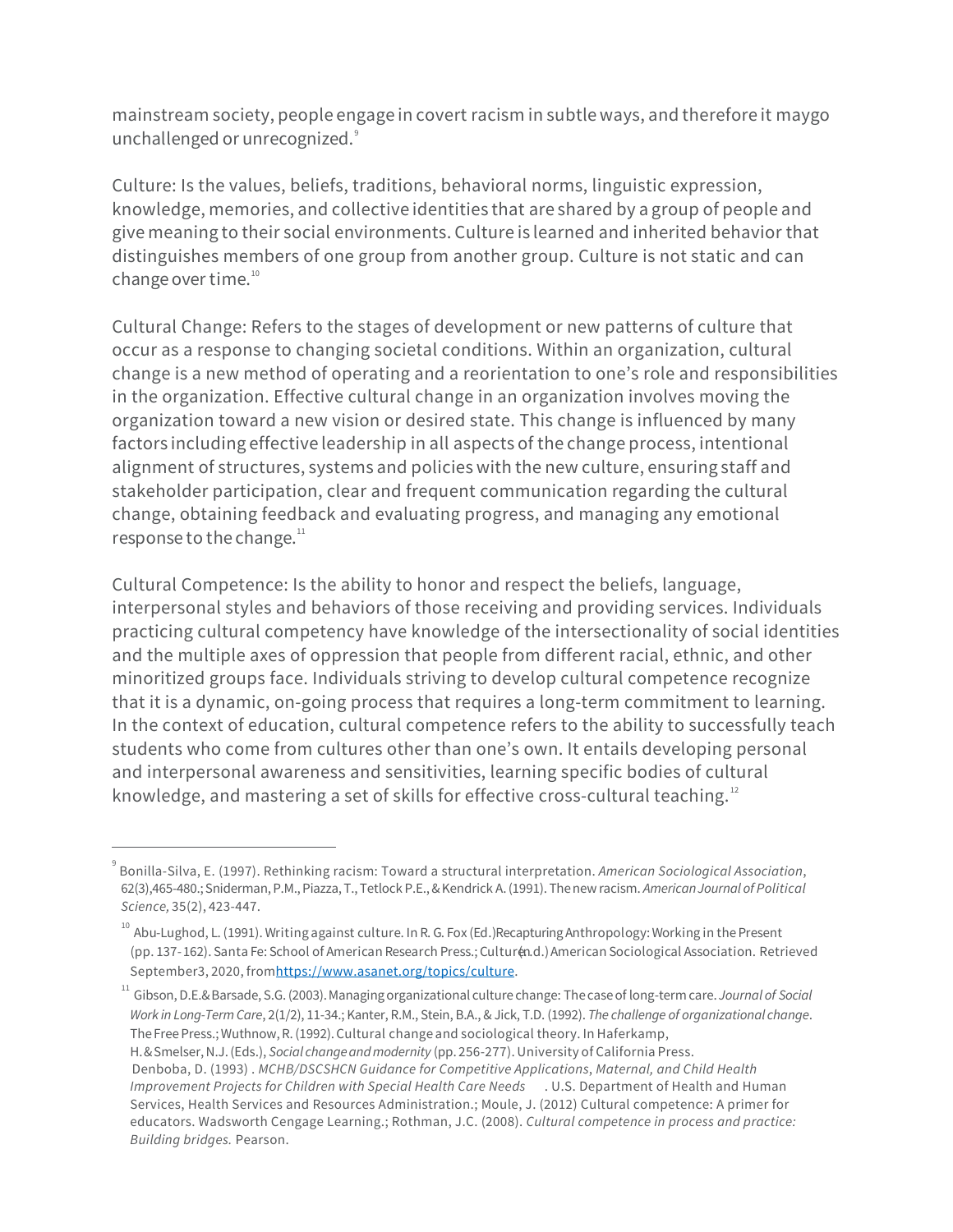Cultural Fluency: Is the ability to effectively interact with people from different cultures, racial, and ethnic groups. It includes an awareness of how to properly respond to differences in communication and conflict as well as the appropriate application of respect, empathy, flexibility, patience, interests, curiosity, openness, the willingness to suspend judgement, tolerance for ambiguity, and sense of humor. $^{\text{\tiny{13}}}$ 

Deficit-Minded Language: Is language that blames students for their inequitable outcomes instead of examining the systemic factors that contribute to their challenges. It labels students as inadequate by focusing on qualities or knowledge they lack, such as the cognitive abilities and motivation needed to succeed in college, or shortcomings socially linked to the student, such as cultural deprivation, inadequate socialization, or family deficits or dysfunctions. This language emphasizes "fixing" these problems and inadequacies in students. Examples of this type of language include at-risk or high-need, underprepared or disadvantaged, non-traditional or untraditional, underprivileged, learning styles, and achievement gap. $^{14}$ 

Discrimination: The unequal treatment of members of various groups based on race, ethnicity, gender, social class, sexual orientation, physical ability, religion, national origin, age, physical/mental abilities and other categories that may result in disadvantages and differences in provision of goods, services or opportunities.<sup>15</sup>

Diversity: The myriad of ways in which people differ, including the psychological, physical, cognitive, and social differences that occur among all individuals, such as race, ethnicity, nationality, socioeconomic status, religion, economic class, education, age, gender, sexual orientation, marital status, mental and physical ability, and learning styles. Diversity is all inclusive and supportive of the proposition that everyone and every group should be valued. It is about understanding these differences and moving beyond simple tolerance to embracing and celebrating the rich dimensions of our differences. $^{16}$ 

Equality: The condition under which every individual is treated in the same way, and is granted the same access, rights, and responsibilities, regardless of their individual differences. People who support equality believe that different circumstances and

 $^{13}$  Inoue, Y. (2007). Cultural fluency as a guide to effective intercultural communication: The case of Japan and the U.S. *Journal of Intercultural Communication*, (15).

<sup>&</sup>lt;sup>14</sup> Center for Urban Education. (2017). Equity in hiring: Job announcements. University of Southern California Rossier School of Education.; Smit, R. (2012). Toward a clearer understanding of student disadvantage in higher education: Problematizing deficit thinking. *Higher Education Research and Development*, 31(2), 369-380.; Valencia, R.R.(Ed.). (1997). The evolution of deficit thinking: Educational thought and practice. Routledge Falmer

<sup>&</sup>lt;sup>15</sup> Department of Epidemiology. (2017). Equity, Diversity, and Inclusion Committee. University of Washington School of Public Health. Retrieved August 5, 2020, from

<https://epi.washington.edu/sites/default/files/DEI%20Glossary%20Word.pdf>

 $16$  Department of Epidemiology. (2017). Equity, Diversity, and Inclusion Committee . University of Washington School of Public Health. Retrieved August 5, 2020, from <https://epi.washington.edu/sites/default/files/DEI%20Glossary%20Word.pdf>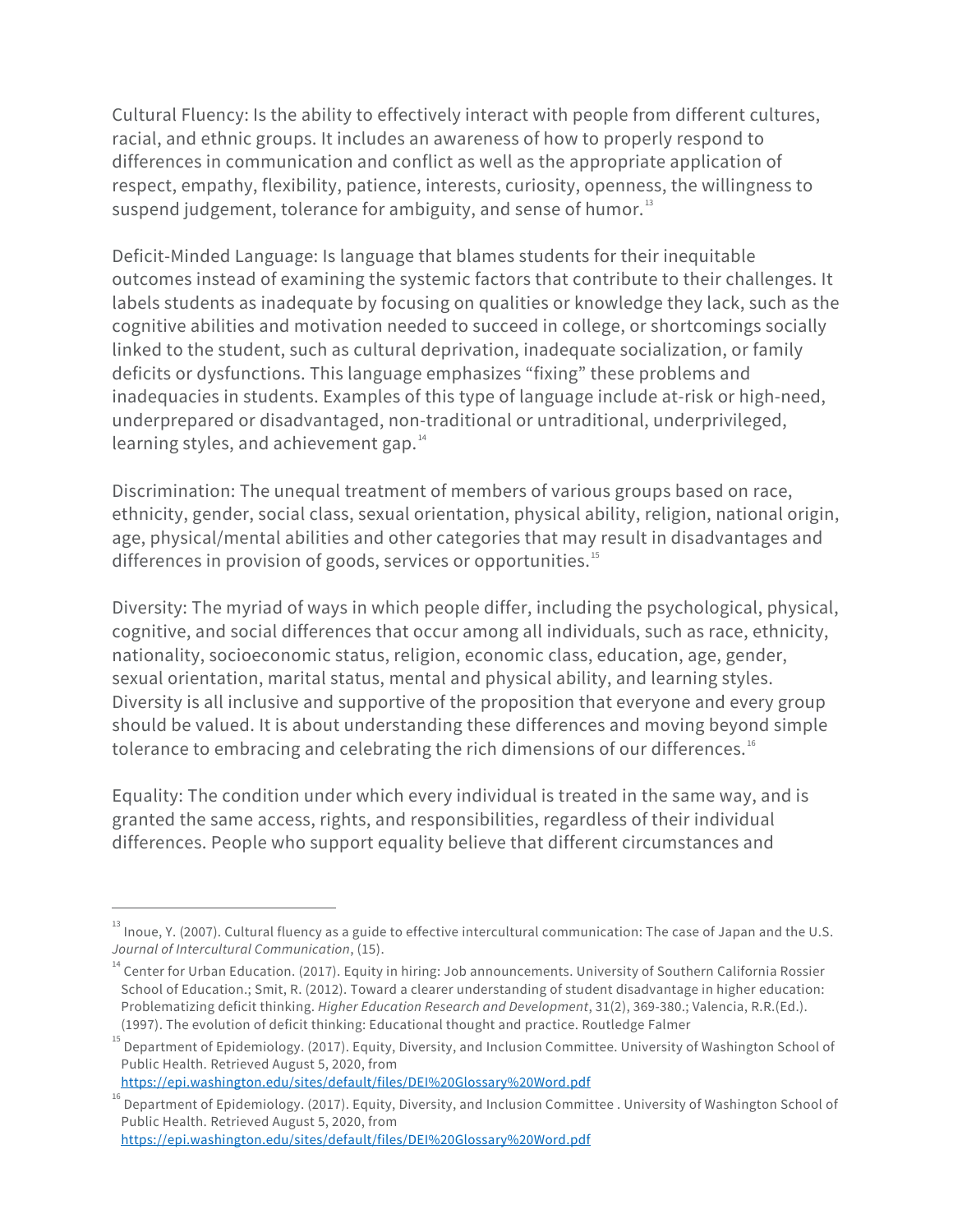identities should not prescribe social disadvantage; therefore, equality is the elimination of this disadvantage.<sup>17</sup>

Equity: The condition under which individuals are provided the resources they need to have access to the same opportunities, as the general population. Equity accounts for systematic inequalities, meaning the distribution of resources provides more for those who need it most. Conversely equality indicates uniformity where everything is evenly distributed among people.<sup>18</sup>

Educational Equity Gap: The condition where there is a significant and persistent disparity in educational attainment between different groups of students.<sup>19</sup>

Equity-Minded: Is a schema that provides an alternative framework for understanding the causes of equity gaps in outcomes and the action needed to close them. Rather than attribute inequities in outcomes to student deficits, being equity-minded involves interpreting inequitable outcomes as a signal that practices are not working as intended. Inequities are eliminated through changes in institutional practices, policies, culture, and routines. Equity-mindedness encompasses being (1) race conscious, (2) institutionally focused, (3) evidence based, (4) systemically aware, and (5) action oriented. $^{20}$ 

Ethnicity: Is a category of people who identify as a social group on the basis of a shared culture, origins, social background, and traditions that are distinctive, maintained between generations, and lead to a sense of identity, common language or religious traditions. 21

Gender: Is separate from 'sex,' which is the biological classification of male or female based on physiological and biological features. Gender is socially constructed roles, behavior, activities, and attributes that society considers "appropriate" for men and women. A person's gender may not necessarily correspond to their birth assigned sex or

<sup>&</sup>lt;sup>17</sup> Department of Epidemiology. (2017). Equity, Diversity, and Inclusion Committee. University of Washington School of Public Health. Retrieved August 5,2020, from

[https://epi.washington.edu/sites/default/files/DEI%20Glossary%20Word.pdf;](https://epi.washington.edu/sites/default/files/DEI%20Glossary%20Word.pdf) Mann, B. (2014).Equity and equality are not equal. The Education Trust. Retrieved September 3, 2020, fro[m https://edtrust.org/the-equity-line/equity](https://edtrust.org/the-equity-line/equity-and-equality-are-not-equal/)[and-equality-are-not-equal/.;](https://edtrust.org/the-equity-line/equity-and-equality-are-not-equal/) Spicker, P. (2006). *Liberty, equality, fraternity. Bristol University Press& Policy Press.*

<sup>18</sup> Equity. (n.d.). *National Association of College and Employers*. Retrieved August10, 2020, from [https://www.naceweb.org/about-us/equity-definition/ .;](https://www.naceweb.org/about-us/equity-definition/) Mann, B. (2014). Equity and equality are not equal. The Education Trust. Retrieved September 3, 2020, fro[mhttps:// edtrust.org/the-equity-line/equity-and-equality-are-not](https://edtrust.org/the-equity-line/equity-and-equality-are-not-equal/)[equal/](https://edtrust.org/the-equity-line/equity-and-equality-are-not-equal/)

<sup>19</sup> 101: Equity gaps in higher education. (2019).Higher Learning Advocates. Retrieved August14, 2020, from [https://higherlearningadvocates.org/resource/higher-ed-101/101-equity-gaps-in-higher-education/.](https://higherlearningadvocates.org/resource/higher-ed-101/101-equity-gaps-in-higher-education/)

<sup>20</sup> Malcolm-Piqueux, L. (2017). Taking equity-minded action to close equity gaps*. Association of American Colleges & Universities*.; Malcom-Piqueux, L., & Bensimon, E. M. (2017). Taking equity-minded action to close equity gaps. *Peer Review*, 19(2), 5 8.

<sup>21</sup> Dein, S. (2006). Race, culture and ethnicity in minority research: A critical discussion. *Journal of Cultural Diversity,* 13(2), 68 67.; Senior, P., & Bohpal, R. (1994). Ethnicity as a variable in epidemiological research . *B. ritish Medical Journal*, 309, 327-328.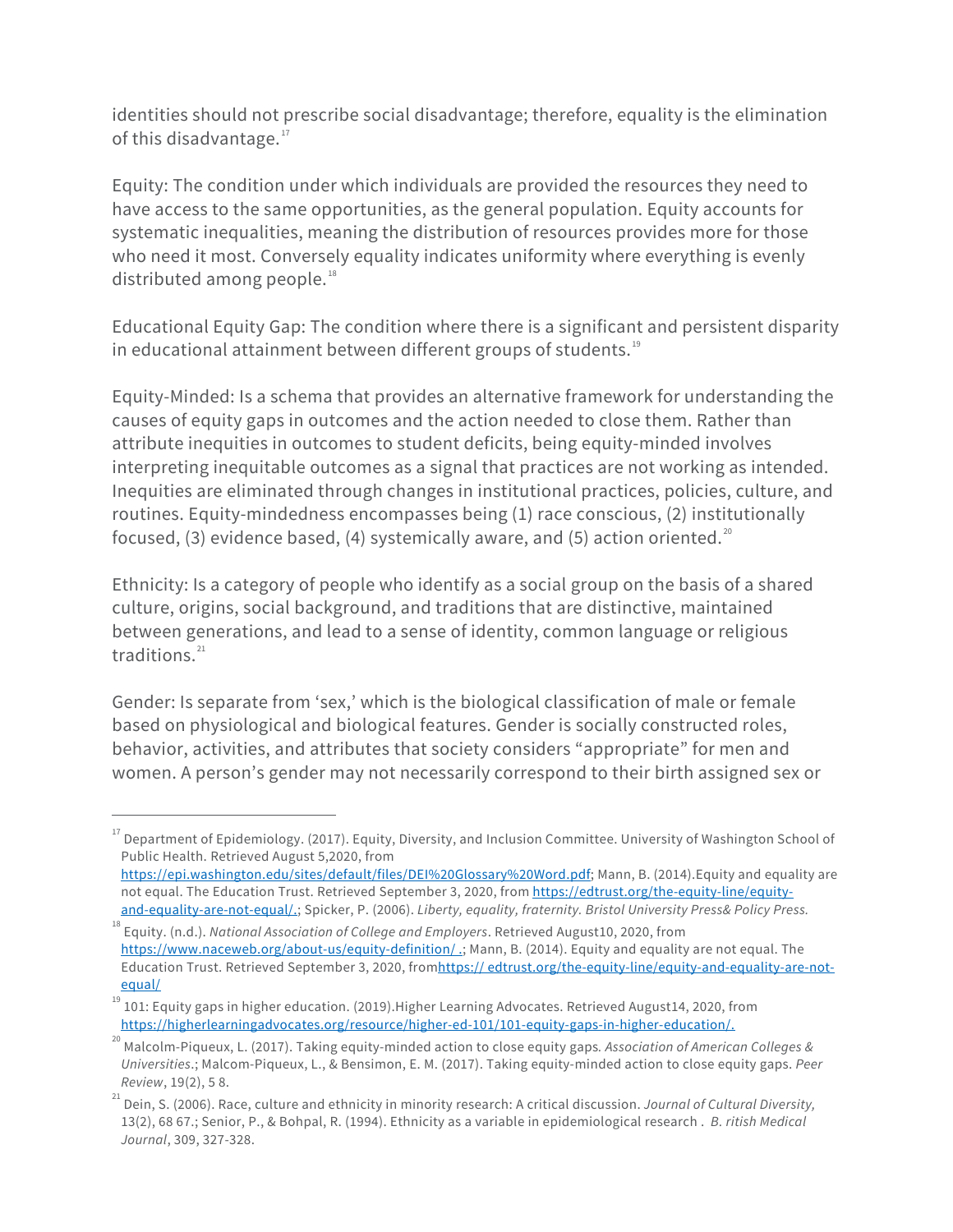be limited to the gender binary (woman/man). $^{22}$ 

Gender Identity: One's internal sense of being a man, woman, both, in between, or outside of the gender binary which may or may not correspond with sex assigned at birth. Gender identity is internal and personally defined, it is not visible to others, which differentiates it from gender expression (i.e., how people display their gender to the world around them). 23

Implicit Bias: Bias that results from the tendency to process information based on unconscious associations and feelings, even when these are contrary to one's conscious or declared beliefs.<sup>24</sup>

Inclusion: Authentically bringing traditionally excluded individuals and/or groups into processes, activities, and decision/policy making in a way that shares power. $^{25}$ 

Intersectionality: The acknowledgement that within groups of people with a common identity, whether it be gender, sexuality, religion, race, or one of the many other defining aspects of identity, there exist intragroup differences. In other words, each individual experience social structure slightly differently because the intersection of their identities reflects an intersection of overlapping oppressions. Therefore, sweeping generalizations about the struggle or power of a particular social group fail to recognize that individuals in the group also belong to other social groups and may experience other forms of marginalization. Unfortunately, institutions and social movements based on a commonly shared identity tend to disregard the presence of other marginalized identities within the group. $^{26}$ 

Institutional Racism: Particular and general instances of racial discrimination, inequality, exploitation, and domination in organizational or institutional contexts. While institutional racism can be overt (e.g., a firm with a formal policy of excluding applicants of a particular race), it is more often used to explain cases of disparate impact, where organizations or societies distribute more resources to one group than another without overtly racist intent (e.g., a firm with an informal policy of excluding applicants from a low

<sup>22</sup> Torgrimson, B. N., & Minson, C. T. (2005). Sex and gender: What is the difference? *Journal of Applied Physiology*, 99 (3),785-787. https://doi.org/10.1152/japplphysiol.00376.2005

 $^{23}$ Baum, J. & Westheimer, K. Sex? Sexual orientation? Gender identity? Gender expression? (2015). Teaching Tolerance. Retrieved August 14, 2020, fro[mhttps://www.tolerance.org/magazine/summer-2015/sex-sexual-orientation-gender](https://www.tolerance.org/magazine/summer-2015/sex-sexual-orientation-gender-identity-gender-expression)[identity-gender-expression.](https://www.tolerance.org/magazine/summer-2015/sex-sexual-orientation-gender-identity-gender-expression)

<sup>&</sup>lt;sup>24</sup> Harrison-Bernard, L. M., Augustus-Wallace, A. C., Souza-Smith, F. M., Tsien, F., Casey, G. P., & Gunaldo, T. P. (2020). Knowledge gains in a professional development workshop on diversity, equity, inclusion, and implicit bias in academia. *Advances in Physiology Education,* 44(3), 286 294. https://doi.org/10.1152/advan.00164.2019.

<sup>&</sup>lt;sup>25</sup> Gilson, C. B., Gushanas, C. M.L, i, Y., & Foster, K.(2020). Defining inclusion: Faculty and student attitudes regarding postsecondary education for students with intellectual and developmental disabilities. Intellectual & Developmental Disabilities, 58(1), 65 81. https://doi-org.ezproxy.losrios.edu/10.13521/ 934-9556-58.1.65

<sup>26</sup> Subcultures and sociology intersectionality. (n.d.). *Grinnell College*. Retrieved August 14, 2020, from [Https://Haenfler.Sites.Grinnell.Edu/Subcultura-lTheory-and-Theorists/Intersectionality/.](https://haenfler.sites.grinnell.edu/Subcultural-Theory-and-Theorists/Intersectionality/)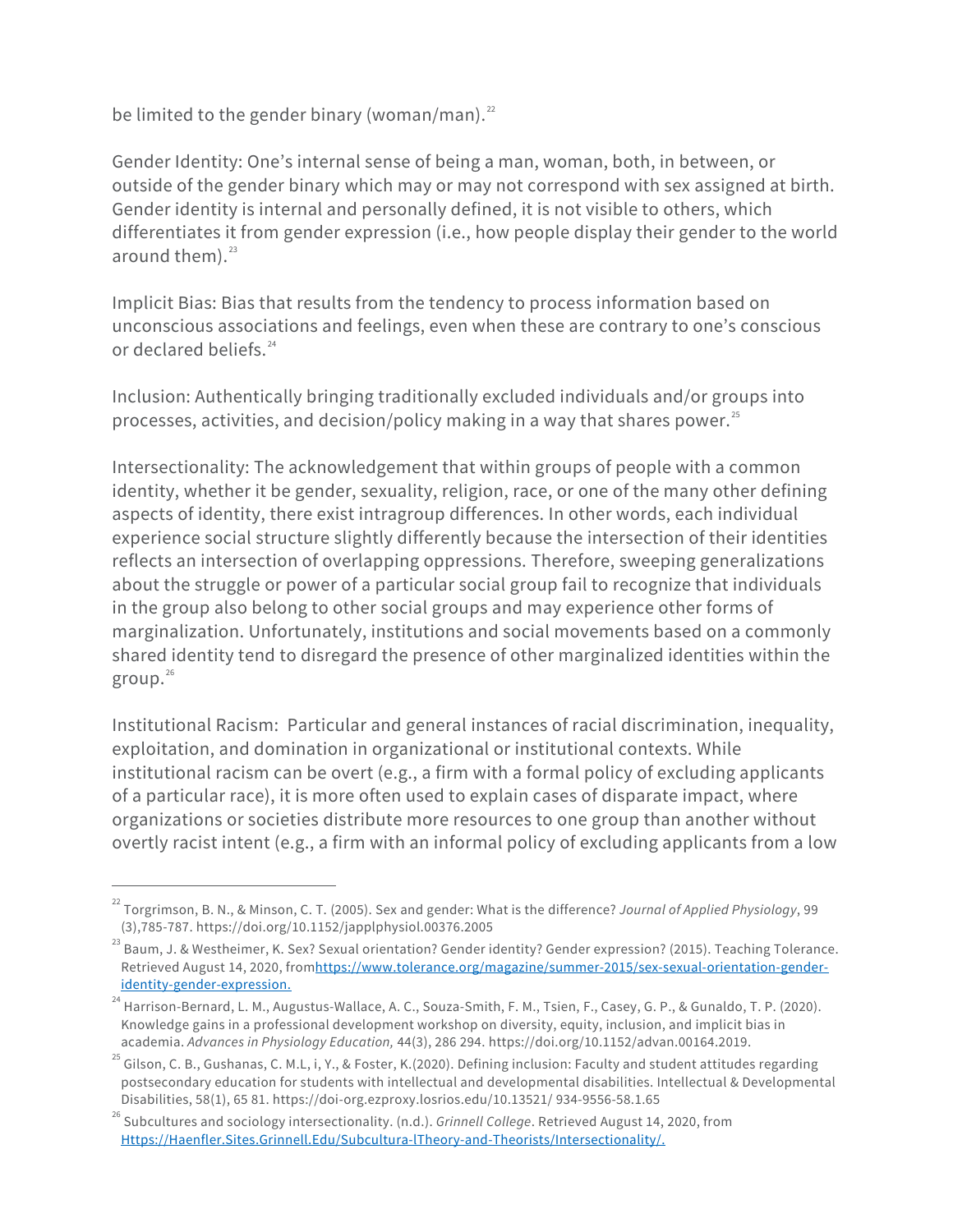income, minority neighborhood due to its reputation for gangs). The rules, processes, and opportunity structures that enable such disparate impacts are what constitute institutional racism (and variants such as 'structural racism,' 'systemic racism,' etc.). $^{27}$ 

Low Income: Is defined per federal guidelines as household incomes that are or below 100% of their poverty threshold. These households are considered "in poverty." Household incomes that are below 50% of their poverty threshold are considered "severe" or "deep poverty." Low-income persons have less disposable income than others and may sometimes struggle to cover their basic needs. In addition, low-income persons also face housing, food, transportation, and health disparities.<sup>28</sup>

Marginalized/Marginalization: The process by which minority groups/cultures are excluded, ignored, or relegated to the outer edge of a group/society/community. A tactic used to devalue those that vary from the norm of the mainstream, sometimes to the point of denigrating them as deviant and regressive. Marginalized groups have restricted access to resources like education and healthcare for achieving their aims. $^{29}$ 

Merit: A concept that at face value appears to be a neutral measure of academic achievement and qualifications; however, merit is embedded in the ideology of Whiteness and upholds race-based structural inequality. Merit protects White privilege under the guise of standards (i.e., the use of standardized tests that are biased against racial minorities) and as highlighted by anti-affirmative action forces. Merit implies that White people are deemed better qualified and more worthy but are denied opportunities due to race-conscious policies. However, this understanding of merit and worthiness fails to recognize systemic oppression, racism, and generational privilege afforded to Whites. $^{\text{30}}$ 

Microaggressions: Are brief and commonplace daily verbal, behavioral and environmental indignities, whether intentional or unintentional, that communicate hostile, derogatory or negative racial slights and insults that potentially have harmful or unpleasant psychological impact on the target person or group. $^{31}$ 

<sup>27</sup> Clair, M., & Denis, J.S. (2015). Sociology of racism. *The International Encyclopedia* of the Social and Behavioral Sciences, 19, 857-863.

<sup>28</sup> Center for Poverty Research. (2017). How is poverty measured in the United States? *The University of California at Davis, CA*. Retrieved August 7, 2020, fro[m https://poverty.ucdavis.edu/faq/how-poverty-measured-united-states](https://poverty.ucdavis.edu/faq/how-poverty-measured-united-states.).

 $^{29}$  Department of Epidemiology. (2017). Equity, Diversity, and Inclusion Committee. University of Washington School of Public Health. Retrieved August 5, 2020, from

<https://epi.washington.edu/sites/default/files/DEI%20Glossary%20Word.pdf.>; Lassiter, C., Norasakkunkit, V., Shuman, B., & Toivonen, T. (2018). Diversity and resistance to change: Macro conditions for marginalization in postindustrial societies. Frontiers in Psychology, 9, 812.

<sup>30</sup> Chang, R.S. (1999) .*Disoriented: Asian Americans, law, and the nation-state*. NYU Press.; Feagin, J.R., & Porter, A. (1995). Affirmative action and African Americans: Rhetoric and practice . *Humboldt Journal of Social Relations*, 21(2), 81-103.; Harris, C.I. (1993). Whiteness as property. *Harvard Law Review*, 106(8), 1707-1791.; Jackson, R.L., & McDonald, A. (2019). The violence of white entitlement and the hypocrisy of earned merit. *Departures in Critical Qualitative Research*, 8(4), 64-68.

 $^{31}$  Solorzano, D., Ceja, M., & Yosso, T. (2000). Critical race theory, racial microaggressions, and campus racial climate: The experiences of African American college students. *The Journal of Negro Education*, 696, 0-73.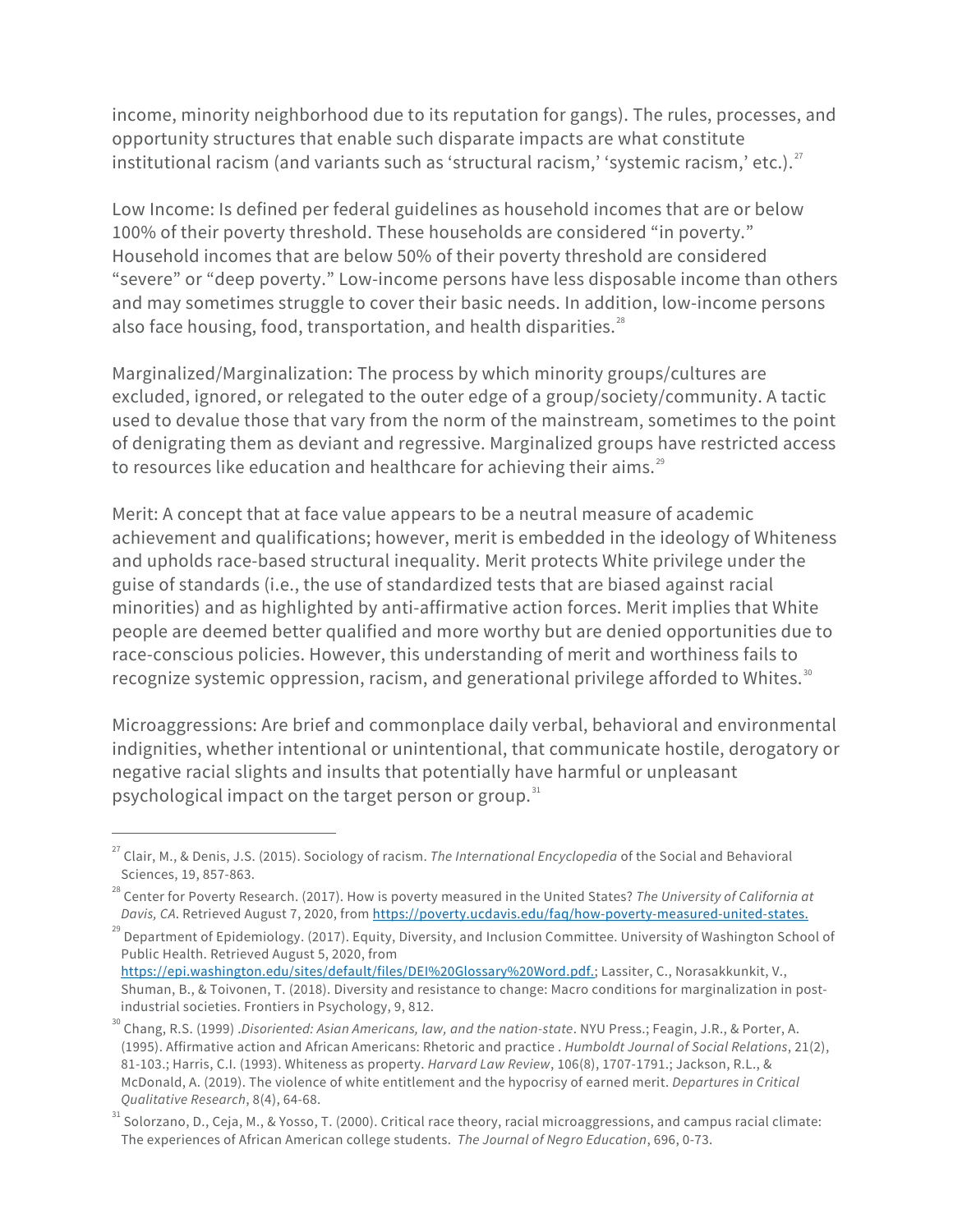Minoritized: describes the process of "minoritization" whereby individuals are afforded less power and representation based on their social identities. These social identities, such as race and ethnicity, are socially constructed concepts that are created and accepted by society. They are used to minoritize individuals in specific environments and institutions that sustain an overrepresentation of Whiteness and subordinate other groups. 32

Obligation Gap: Is the call for civic consciousness and acts of genuine care with the intention of catalyzing change toward becoming a more equity-centered college through epistemological disruption and the reconstruction of educational structures and policies that negatively impact poor and ethno-racially minoritized students. It places the onus of change on the higher education institution rather than the student. $^{\text{33}}$ 

Oppression: The systemic and pervasive nature of social inequality woven throughout social institutions as well as embedded within individual consciousness. Oppression fuses institutional and systemic discrimination, personal bias, bigotry and social prejudice in a complex web of relationships and structures that saturate most aspects of life in our society. Oppression also signifies a hierarchical relationship in which dominant or privileged groups benefit, often in unconscious ways, from the disempowerment of subordinated or targeted groups.<sup>34</sup>

Overt Racism: Is an unconcealed, unapologetic form of ethnocentrism and racial discrimination that is observable. Historically, overt racism is a creation and product of White supremacy. Characterized by blatant use of negative and/or intentionally harmful attitudes, ideas, or symbols and actions directed at a specific racial group or groups deemed nonwhite or colored, overt racism persists in many forms throughout contemporary society. Overt racism occurs in individual and group interactions, institutions, nations, and international relations, spanning micro- and macro-level social realities.<sup>35</sup>

Power: Is the ability to exercise one's will over others. Power occurs when some individuals or groups wield a greater advantage over others, thereby allowing them greater access to and control over resources. There are six bases of power: reward power

Benitez, M., Jr. (2010). Resituating culture centers within a social justice framework: Is there room for examining Whiteness? In L.D. Patton (Ed.), Culture centers in higher education: *Perspectives on identity, theory, and practice.* (pp. 119-134). Stylus.; Harper, S. (2012). Race without racism: How higher education researchers minimize racist institutional norms. *The Review of Higher Education*, 3(61), 9-29.

<sup>33</sup> Sims, J.J., Taylor-Mendoza, J., Hotep, L.O., Wallace, J., & Conaway, T. (2020). *Minding the obligation gap in community colleges and beyond: Theory and practice in achieving educational equity*. Peter Lang Publishing.

<sup>&</sup>lt;sup>34</sup> Definitions of oppression, dehumanization and exploitation. (n.d.). Retrieved August 14, 2020, from<u>http://www -</u> [personal.umich.edu/~mdover/website/Oppression%20Compendium%20and%20Materials/Definitions%20of%20Opp](http://www-personal.umich.edu/%7Emdover/website/Oppression%20Compendium%20and%20Materials/Definitions%20of%20Oppression.pdf) [ression.pdf.](http://www-personal.umich.edu/%7Emdover/website/Oppression%20Compendium%20and%20Materials/Definitions%20of%20Oppression.pdf)

<sup>35</sup> Elias, S. (2015). Racism, overt. In Smith, A.D., Hou, X., Stone, J., Dennis, R., & Rizova, P. (Eds.). *The Wiley Encyclopedia of race, ethnicity, and nationalism*. https://doi.org/ 10.1002/9781118663202.wberen398.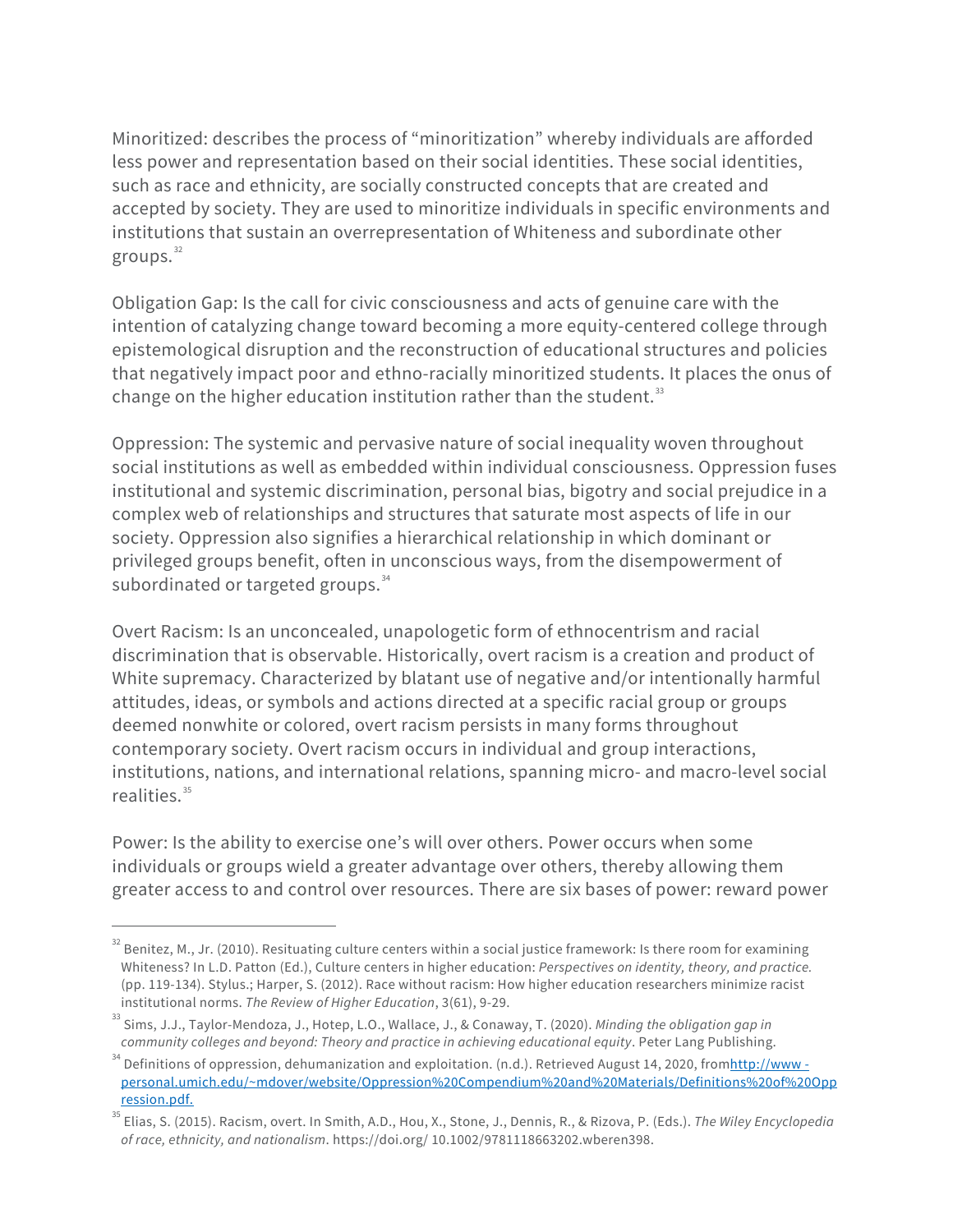(i.e., the ability to mediate rewards), coercive power (i.e., the ability to mediate punishments), legitimate power (i.e., based on the perception that the person or group in power has the right to make demands and expects others to comply), referent power (i.e., the perceived attractiveness and worthiness of the individual or group in power), expert power (i.e., the level of skill and knowledge held by the person or group in power) and informational power (i.e., the ability to control information). Wealth, Whiteness, citizenship, patriarchy, heterosexism, and education are a few key social mechanisms through which power operates.<sup>36</sup>

Prejudice: A hostile attitude or feeling toward a person solely because he or she belongs to a group to which one has assigned objectionable qualities. Prejudice refers to a preconceived judgment, opinion or attitude directed toward certain people based on their membership in a particular group. It is a set of attitudes, which supports, causes, or justifies discrimination. Prejudice is a tendency to over categorize. $^{\textrm{\tiny{37}}}$ 

Privilege: Is unearned social power (set of advantages, entitlements, and benefits) accorded by the formal and informal institutions of society to the members of a dominant group (e.g., White/Caucasian people with respect to people of color, men with respect to women, heterosexuals with respect to homosexuals, adults with respect to children, and rich people with respect to poor people). Privilege tends to be invisible to those who possess it, because its absence (lack of privilege) is what calls attention to it.<sup>38</sup>

Race: A social construct that artificially divides people into distinct groups based on characteristics such as physical appearance (particularly skin color), cultural affiliation, cultural history, ethnic classification, and the social, economic and political needs of a society at a given period of time. There are no distinctive genetic characteristics that truly distinguish between groups of people. Race presumes human worth and social status for the purpose of establishing and maintaining privilege and power. Race is independent of ethnicity.<sup>39</sup>

Racial Justice: The systematic fair treatment of people of all races, resulting in inequitable opportunities and outcomes for all. Racial justice – or racial equity – goes beyond "anti-

<sup>&</sup>lt;sup>36</sup> Department of Epidemiology. (2017). Equity, Diversity, and Inclusion Committee. University of Washington School of Public Health. Retrieved August 5, 2020, from

[https://epi.washington.edu/sites/default/files/DEI%20Glossary%20Word.pd](https://epi.washington.edu/sites/default/files/DEI%20Glossary%20Word.pdf)f; Raven, B.H. (2008). The bases of power and the power/interaction model of interpersonal influence. *Analyses of Social Issues and Public Policy*, 8(1) 1-22. doi: 10.1111/j.1530-2415.2008.00159.x.; Weber, M.(1947). *The theory of social and economic organization*. Translated by A.M. Henderson and T. Parsons. New York: Oxford University Press.

<sup>37</sup> Allport, G. W., Clark, K., & Pettigrew, T. (1954). *The nature of prejudice*. Addison-Wesley.

<sup>&</sup>lt;sup>38</sup> Department of Epidemiology. (2017). Equity, Diversity, and Inclusion Committee. University of Washington School of Public Health. Retrieved August 5, 2020, from

<https://epi.washington.edu/sites/default/files/DEI%20Glossary%20Word.pdf>

<sup>39</sup> Department of Epidemiology. (2017). Equity, Diversity, and Inclusion Committee. University of Washington School of Public Health. Retrieved August 5, 2020, from <https://epi.washington.edu/sites/default/files/DEI%20Glossary%20Word.pdf>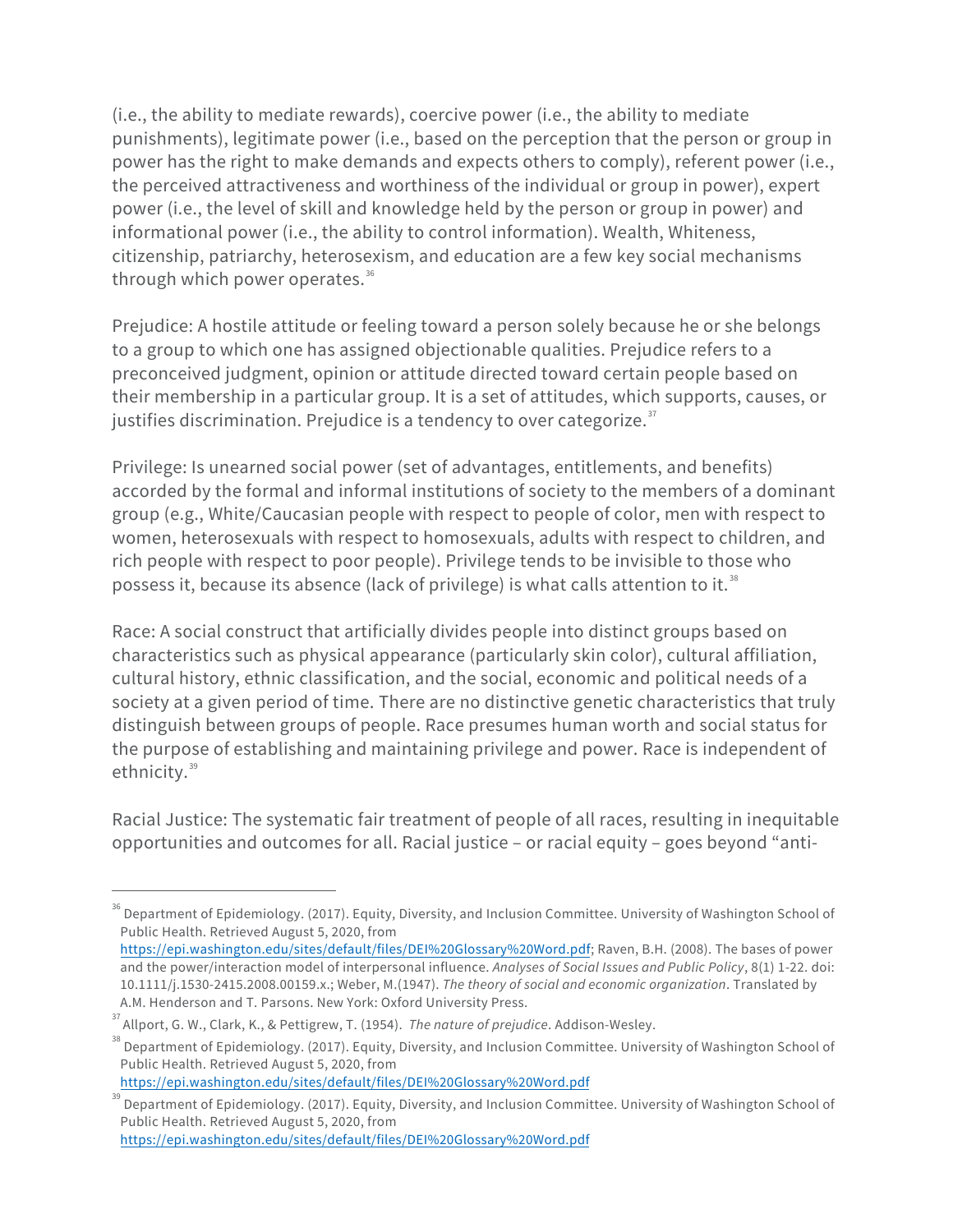racism." It is not just the absence of discrimination and inequities, but also the presence of deliberate systems and supports to achieve and sustain racial equity through proactive and preventative measures.<sup>40</sup>

Racism: Is the intentional or unintentional use of power to isolate, separate and exploit others on the basis of race. Racism refers to a variety of practices, beliefs, social relations, and phenomena that work to reproduce a racial hierarchy and social structure that yield superiority, power, and privilege for some, and discrimination and oppression for others. It can take several forms, including representational, ideological, discursive, interactional, institutional, structural, and systemic. Racism exists when ideas and assumptions about racial categories are used to justify and reproduce a racial hierarchy and racially structured society that unjustly limits access to resources, rights, and privileges on the basis of race.<sup>41</sup>

Reverse Racism: A term created and used by White people to erroneously describe the discrimination they experience when racial minorities allegedly receive preferential treatment. Propagated by segregationist and those against affirmative action, reverse racism is a form of racism that denies the existence of White privilege and assumes that White people have a superior claim to the opportunities that racial minorities earn. This term is also generally used to describe hostile behavior or prejudice directed at White people. [42](#page-9-0)

Sex: Is the biological classification of male or female based on physiological and biological features. A person's sex may differ from their gender identity.<sup>43</sup>

Structural Racism: Is the normalization and legitimization of an array of dynamics historical, cultural, institutional and interpersonal that routinely advantage Whites while producing cumulative and chronic adverse outcomes for people of color. Structural racism encompasses the entire system of White domination, diffused and infused in all aspects of society including its history, culture, politics, economics and entire social fabric. Structural racism is more difficult to locate in a particular institution because it involves the reinforcing effects of multiple institutions and cultural norms, past and present, continually reproducing old and producing new forms of racism. Structural

 $^{40}$  National Education Association. (2017). Racial Justice in Education. Retrieved August 05, 2020, from [https://neaedjustice.org/wp-content/uploads/2018/11/Racial-Justice-in-Education.pdf.](https://neaedjustice.org/wp-content/uploads/2018/11/Racial-Justice-in-Education.pdf)

<sup>&</sup>lt;sup>41</sup>Cole, N.L. (2019). *Defining racism beyond its dictionary meaning*. ThoughtCo. Retrieved August 05, 2020, from [https://www.thoughtco.com/racism-definition-3026511.](https://www.thoughtco.com/racism-definition-3026511); Pacific University Oregon. (2019). Equity, Diversity & Inclusion Glossary of Terms. Retrieved August 06, 2020, fromhttps://www.pacificu.edu/life-pacific/support-<br>safety/office-equity-diversity-inclusion/glossary-terms.

<span id="page-9-0"></span>a<sup>2</sup> Chang, R.S.(1999) Disoriented. Asian Americans, law, and the nation-state. NYU Press.; Lawrence, K., & Keleher, T. (2004). Structural racism [Conference session]. Race and Public Policy Conference. [https://www.racialequitytools.org/resourcefiles/Definitions-of%20Racism.pdf.](https://www.racialequitytools.org/resourcefiles/Definitions-of%20Racism.pdf)

<sup>43</sup> Department of Epidemiology. (2017). Equity, Diversity, and Inclusion Committee. University of Washington School of Public Health. Retrieved August 5, 2020, from [https://epi.washington.edu/sites/default/files/DEI%20Glossary%20Word.pdf.](https://epi.washington.edu/sites/default/files/DEI%20Glossary%20Word.pdf)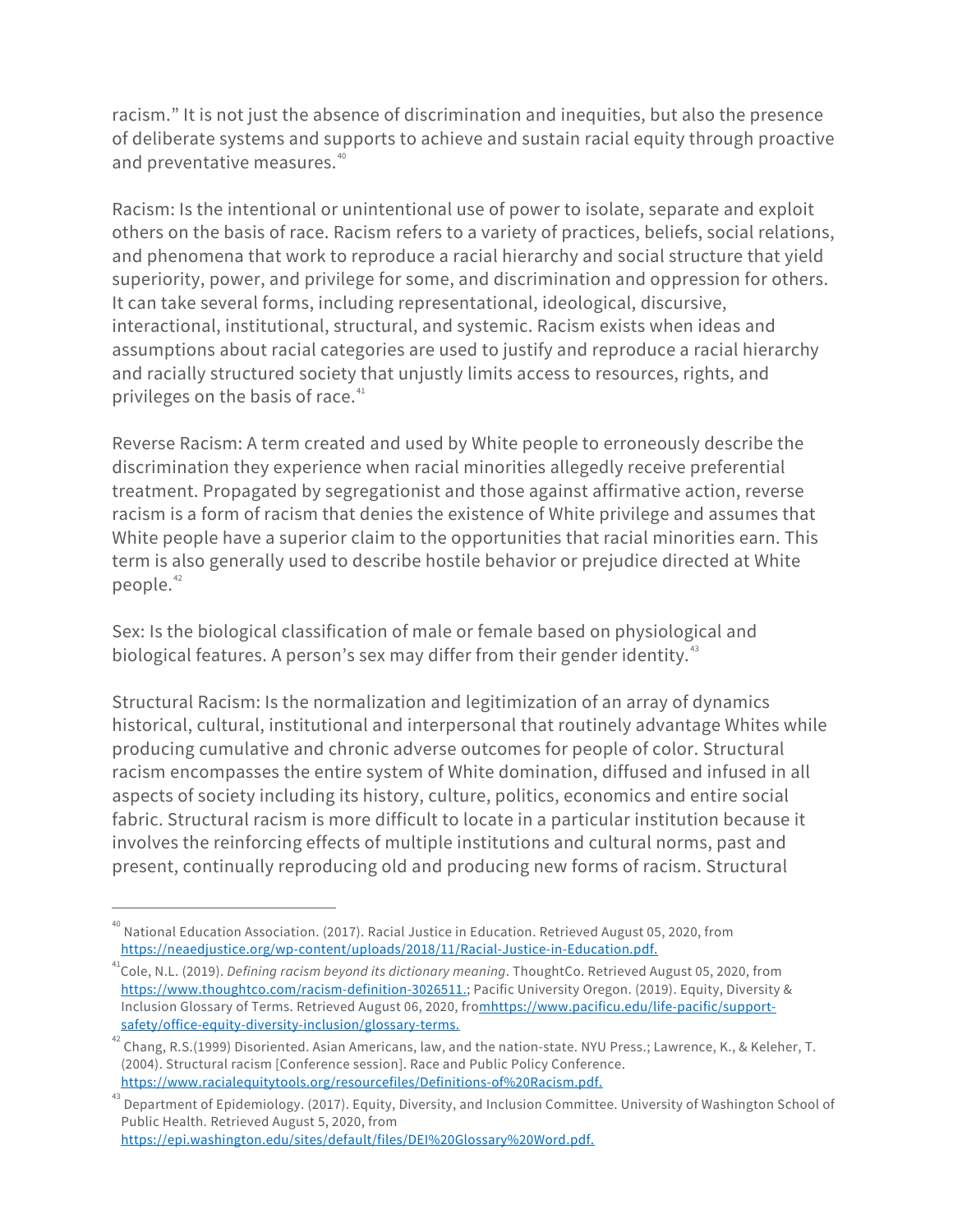racism is the most profound and pervasive form of racism all other forms of racism emerge from structural racism. 44

Transgender: Is an umbrella term for people whose gender identity and/or gender expression differs from their assigned sex at birth (i.e., the sex listed on their birth certificates). Transgender people may or may not choose to alter their bodies through the use of hormones and/or gender affirmation surgery. Transgender people may identify with any sexual orientation, and their sexual orientation may or may not change before, during, or after transition. Use "transgender," not "transgendered."<sup>45</sup>

Underserved Students: Are students who have not been afforded the same educational opportunities and equitable resources as some of their peers or as other students in the academic pipeline. This group of students includes low-income, minoritized, disabled, and first-generation students.<sup>46</sup>

White Immunity: Is a product of the historical development and contemporary manifestation of systematic racism and White supremacy. White immunity describes how White people are immune from disparate racial treatment and their privileges are elevated, while people of color are marginalized and denied their rights, justice, and equitable social treatment due to systematic racism. White immunity is used to engage and describe White privilege more accurately.<sup>47</sup>

White Privilege: Refers to the unquestioned and unearned set of advantages, entitlements, benefits and choices bestowed on people solely because they are White. Generally White people who experience such privilege do so without being conscious of it. 48

White Supremacy: Is a historically based, institutionally perpetuated system of exploitation and oppression of continents, nations and peoples of color by White peoples

<https://epi.washington.edu/sites/default/files/DEI%20Glossary%20Word.pdf>

<https://vtechworks.lib.vt.edu/bitstream/handle/10919/89206/UndeservedStudentsHEduc.pdf?sequence=1>

<sup>&</sup>lt;sup>44</sup> Department of Epidemiology. (2017). Equity, Diversity, and Inclusion Committee. University of Washington School of Public Health. Retrieved August 5, 2020, from <https://epi.washington.edu/sites/default/files/DEI%20Glossary%20Word.pdf>

 $^{45}$  Department of Epidemiology. (2017). Equity, Diversity, and Inclusion Committee. University of Washington School of Public Health. Retrieved August 5, 2020, from

<sup>46</sup> Bragg, D.D., Kim, E., Rubin, M.B. (2005). Academic pathways to college: Policies and practices of the fifty states to reach underserved students [Paper presentation]. Association for the Study of Higher Education Annual Meeting, Philadelphia, PA, United States.; Green, D. (2006). Historically underserved students: What we know, what we still need to know. *New Directions for Community Colleges*, 2006(135),21-28[. doi.org/10.1002/cc.244](https://doi.org/10.1002/cc.244).; Rendon, L.I. (2006). Reconceptualizing success for underserved students in higher education. National Postsecondary Education Cooperative. Retrieved August 31, 2020, from

<sup>47</sup> Cabrera, N.L. (2017). White Immunity: Working through some of the pedagogical pitfalls of "privilege." *The Journal of the National Conference on Race and Ethnicity in American Higher Education* 3,(1), 78-90.

<sup>48</sup> Department of Epidemiology. (2017). Equity, Diversity, and Inclusion Committee. University of Washington School of Public Health. Retrieved August 5, 2020, from <https://epi.washington.edu/sites/default/files/DEI%20Glossary%20Word.pdf>